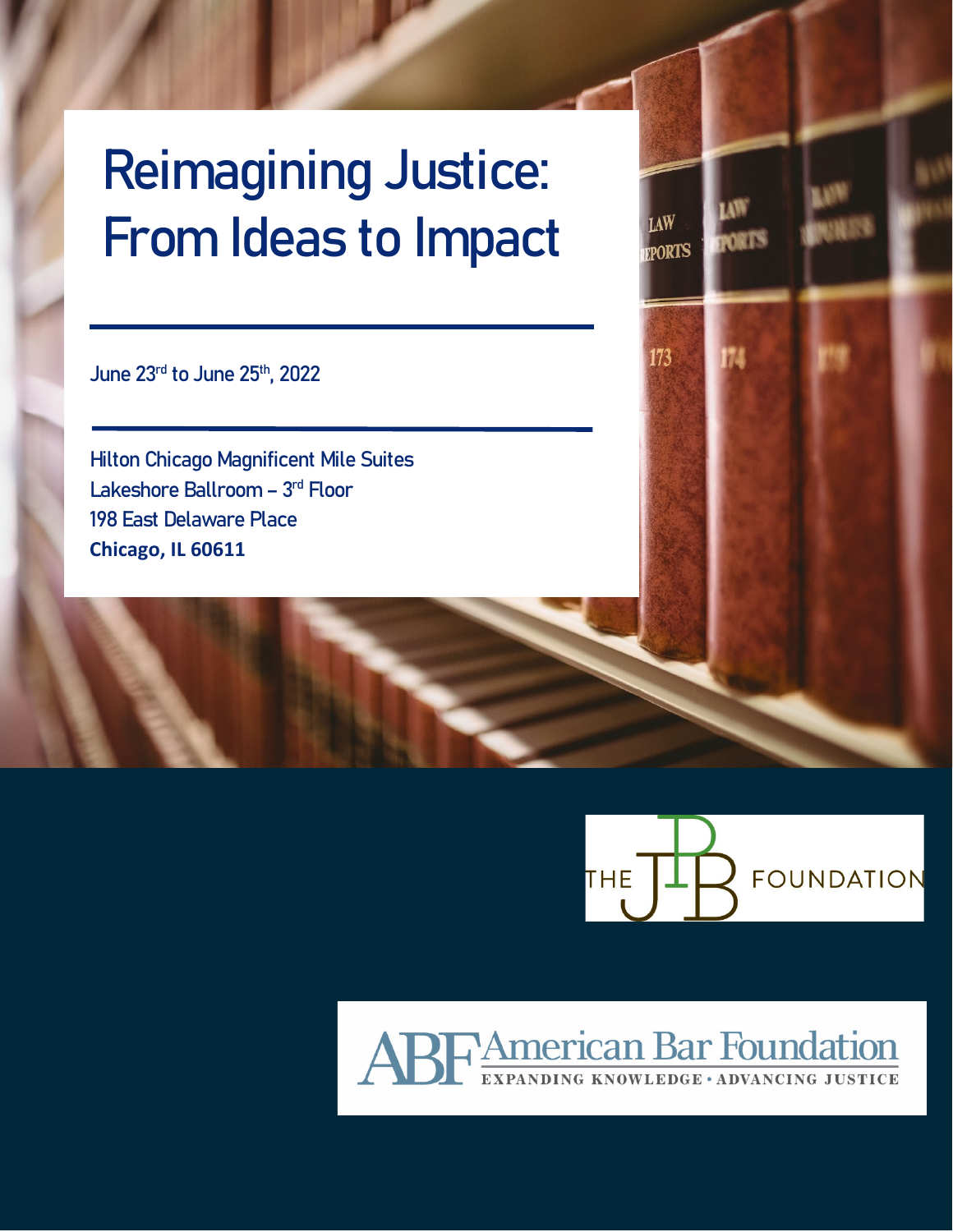## Thursday, June 23

- **11:45 12:00 Check-in/Registration**
- **12:00 1:00 Lunch (Avenue Café, 2nd Floor)**
- **1:10 1:20 Opening Remarks (Lakeshore Ballroom, 3rd Floor)**

**Speakers: Ajay Mehrotra (American Bar Foundation; Northwestern University) Rebecca Sandefur (Arizona State University; American Bar Foundation** 

**1:20 – 2:00 Keynote: Bryant Garth (University of California Irvine)** 

#### **2:00 – 2:30 Coffee Break**

**2:30 – 3:45 People-Centered Access to Justice** 

**Kelsea Jeon (SLRN), Legal Aid Without Lawyers: How Boston's Nonlawyers Delivered and Shaped Justice for the Poor, 1879–1921** 

**Gustavo Maurino (Torcuato Di Tella University), Implementing People-Centered Community Justice Services: From Principles to Policy Making** 

**Kathyrne Young (UMass Amherst), Finding Out Where People Are So Justice Can Meet Them There** 

#### **Moderator: Matthew Burnett (American Bar Foundation)**

#### **3:45 – 4:00 Break**

#### **4:00 – 5:30 Intersections Between Civil and Criminal Justice**

**Brandon Alston (ABF/Northwestern Fellow in Law and Social Science), Countering Police Maltreatment: Civilians, Cellphones, and Access to Procedural Justice** 

**Brittany Friedman (University of Southern California), Mapping the Predatory Economy of the Criminal-Civil Legal Nexus: The Case of Pay-to-Stay** 

**Karin Martin (University of Washington), Punishment Undone: The Protective Effects of Amnesty for Court-Ordered Debt** 

**Anna Reosti (American Bar Foundation), Housing Inequality and the Law: The Case of Tenant Screening** 

#### **Moderator Kathryne Young (UMass Amherst)**

**5:30 – 7:00 Reception (Avenue Café, 2nd Floor)**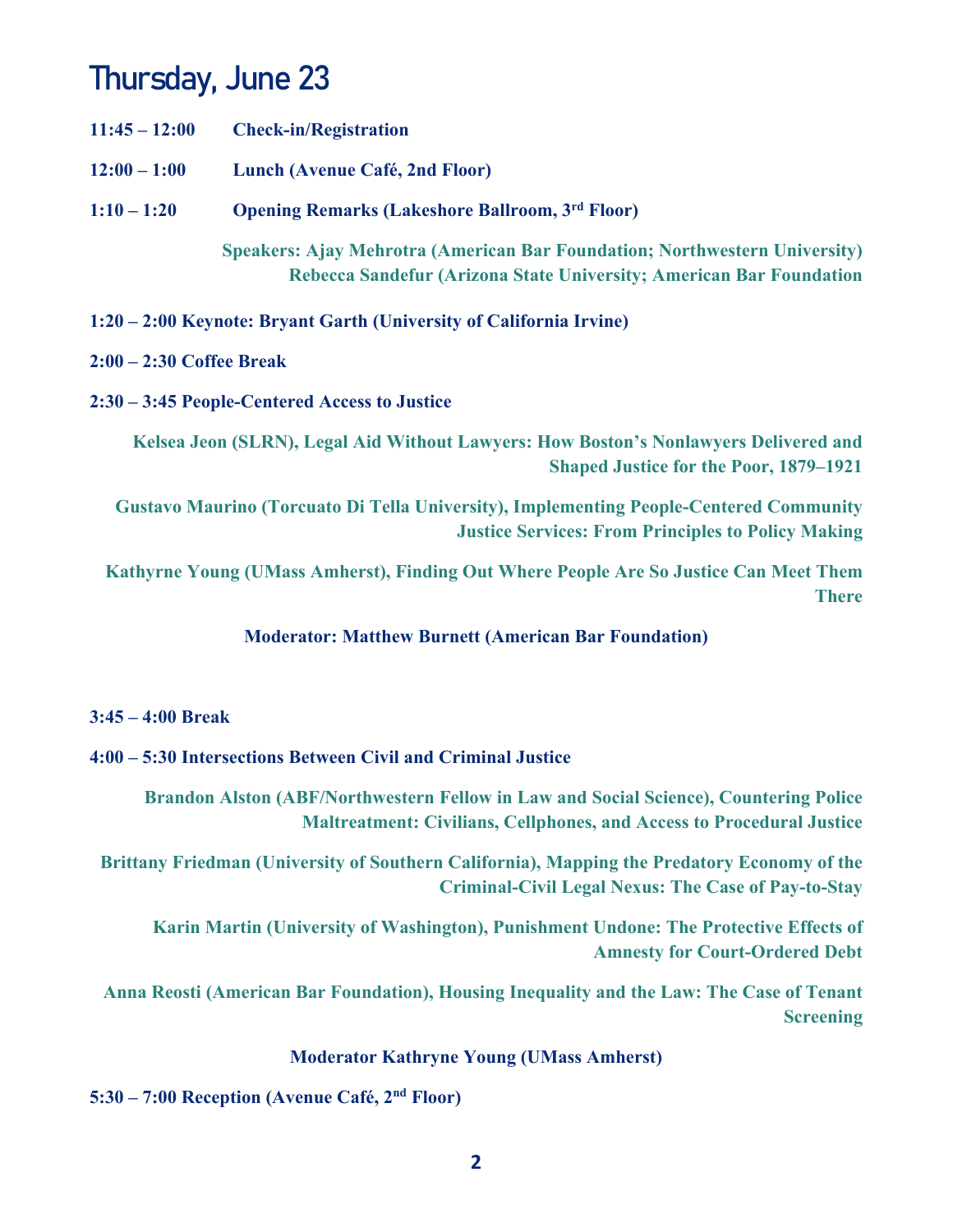### Friday, June 24

- **8:00 9:00 Breakfast (Avenue Café, 2nd Floor)**
- **9:10 9:50 Keynote: Gustavo Maurino (Lakeshore Ballroom, 3rd Floor)**
- **9:50 10:00 Break**

**10:00 – 11:15 Emerging Voices in Access to Justice Scholarship (Part 1)** 

**Janaina Dantas Germano Gomes (University of Sao Paulo Law), Termination of Parental Rights and Access to Justice: An Empirical View from Court Bureaucracy** 

**Rebecca Horwitz-Willis (Harvard University), Addressing the Evils of Truancy: Schools, Police, and Racial Ideology in the Early Compulsory School Movement** 

**Sonya Rao (ABF/AccessLex Institute Fellow), Teaching Quality Communication: The Need for Professional Solidarity Between Legal Professionals and Interpreters in the United States** 

**Moderator: Rebecca Sandefur (Arizona State University; American Bar Foundation)** 

#### **11:15 – 11:30 Break**

**11:30 – 12:45 Inequality, Identity and Precarity** 

**Hardeep Dhillon (ABF/NSF Fellow in Law and Inequality), Lawless Mobs & The Pursuit of Justice in Early Twentieth Century America** 

**Rebecca Johnson (Georgetown University), Justice in K-12 School Resource Allocations: Parents, Legal Categories, and Predictive Algorithms** 

**Erin Paquette (Northwestern University), Mobilizing Access to Justice through Medical Legal Partnerships** 

#### **Moderator: Ajay Mehrotra (American Bar Foundation)**

**12:45 – 1:45 Lunch (Avenue Café, 2nd Floor)** 

**1:45-3:00pm Access to Justice and Technology** 

**Margaret Hagan (Stanford University), Does Googling Justice Work? Auditing Search Engine Intermediaries' Performance with Legal Help Queries**